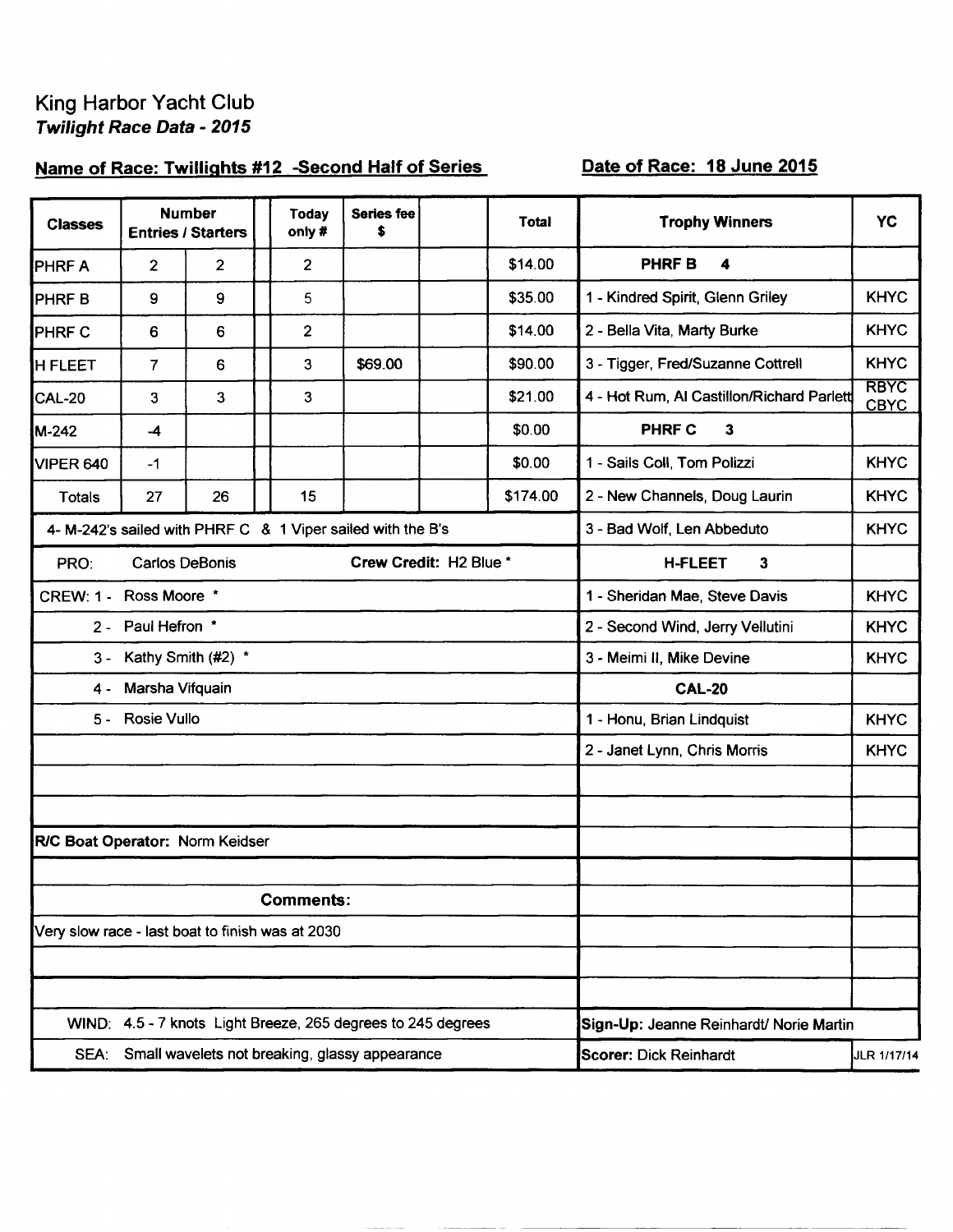### **2nd Series Twilights 2015 #12**

#### **King Harbor Yacht Club**

Race Date: 18 Jun 201

Wind Speed: 3-7 KN

H-Fleet Course: 10

|               | Div<br><b>Rank</b> | Sail No.       | <b>Boat Name</b>                   | Owner / Skipper                | <b>Rating</b> | Finish<br><b>Time</b> | <b>Corrected</b><br><b>Time</b> | <b>Boat Type</b> | Club           |
|---------------|--------------------|----------------|------------------------------------|--------------------------------|---------------|-----------------------|---------------------------------|------------------|----------------|
|               |                    |                |                                    |                                |               |                       |                                 |                  |                |
| <b>PHRF-A</b> |                    |                | Time on Time / Start Time 18:45:00 |                                |               |                       |                                 |                  |                |
|               |                    | 129            | Dark & Stormy                      | Alicia Minana                  | 48            | 19:35:11              | 00:54:33                        | Henderson 30     | <b>KHYC</b>    |
| <b>DNF</b>    | 3                  | $\overline{0}$ | A-Cat                              | Daniel Belton                  | $-15$         |                       |                                 | $A-Cat$          | <b>KHYC</b>    |
| <b>PHRE-B</b> |                    |                | Time on Time / Start Time 18:35:00 |                                |               |                       |                                 |                  |                |
|               |                    | 173            | Kindred Spirit                     | Glen Greiley                   | 111           | 19:41:26              | 01:05:20                        | Viper 640        | <b>KHYC</b>    |
|               | $\overline{c}$     | 56136          | Bella Vita [*]                     | Marty Burke                    | 75            | 19:41:59              | 01:09:40                        | Ben 36.7         | <b>KHYC</b>    |
|               | 3                  | 42757          | Tigger $(*)$                       | Fred & Suzanne Cottrell        | 84            | 19:43:03              | 01:09:46                        | J 33             | <b>KHYC</b>    |
|               | 4                  | 57990          | Hot Rum                            | Al Castillon/ Richard Parlett  | 117           | 19:48:24              | 01:11:32                        | CF 33            | <b>RBYC/CB</b> |
|               | 5                  | 7026           | <b>Trigger Fish</b>                | Steve Troeger                  | 57            | 19:42:10              | 01:11:55                        | Beneteau 40.7    | <b>KHYC</b>    |
|               | 6                  | 46879          | Noah Genda                         | Wilfred Poiesz                 | 81            | 19:45:52              | 01:13:00                        | Bravera 29       | <b>KHYC</b>    |
|               | 7                  | 87309          | Priorities                         | Bob Cole                       | 99            | 19:50:34              | 01:15:41                        | Olson 30         | <b>KHYC</b>    |
|               | 8                  | 87027          | Flying Dutchman (*                 | Jason Herring/ R.Van Kreuninge | 90            | 19:49:44              | 01:15:54                        | Hobie 33         | <b>KHYC</b>    |
|               | 9                  | 72             | Dispicable                         | Joel Sprague                   | 84            | 19:54:18              | 01:21:18                        | J 92 S           | <b>RBYC</b>    |
| PHRF-C        |                    |                | Time on Time / Start Time 18:40:00 |                                |               |                       |                                 |                  |                |
|               |                    | 207            | Sails Coll (TP)                    | Tom Polizzi                    | 150           | 20:05:35              | 01:19:28                        | Martin 242       | <b>KHYC</b>    |
|               | $\overline{c}$     | 23             | New Channels                       | Doug Laurin                    | 150           | 20:10:01              | 01:23:35                        | Martin 242       | <b>KHYC</b>    |
|               | 3                  | 97321          | Bad Wolf $(*)$                     | Len Abbeduto                   | 150           | 20:11:26              | 01:24:54                        | Martin 242       | khyc           |
|               | 4                  | 97850          | No Way !! $(*)$                    | Don Souther                    | 138           | 20:10:28              | 01:25:28                        | $B-25$           | <b>KHYC</b>    |
|               | 5                  | 46470          | Velociraper NS                     | Udo Kolter                     | 138           | 20:18:06              | 01:32:41                        | $B-25$           | <b>KHYC</b>    |
|               | 6                  | 900            | Pau Hanna <sup>[*]</sup>           | Droian Harris                  | 150           | 20:21:11              | 01:33:57                        | Martin 242       | <b>KHYC</b>    |